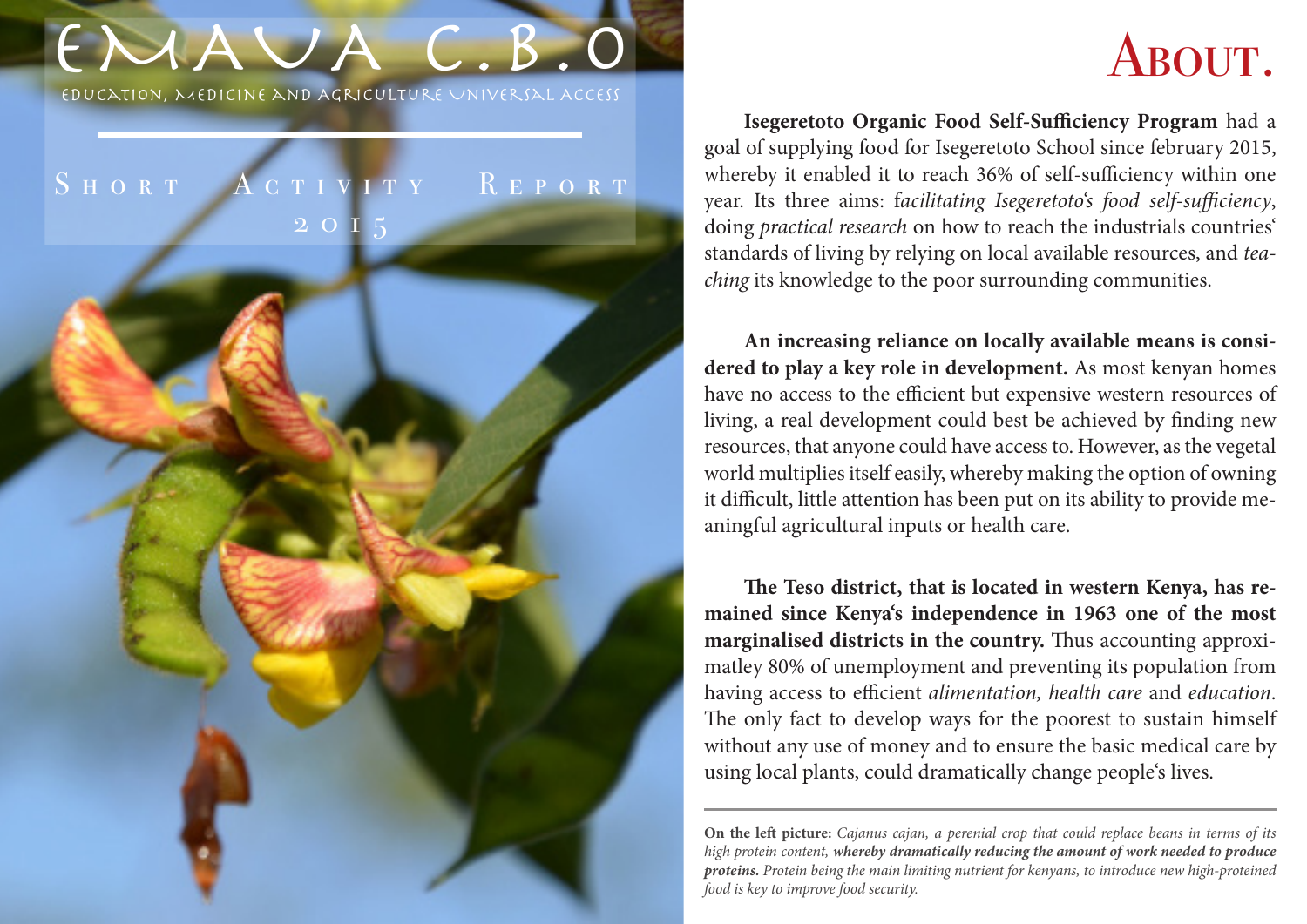| <b>SELF-SUFFICIENCY RATE 2015</b> |      |                     |      |
|-----------------------------------|------|---------------------|------|
|                                   |      | <b>Needs Supply</b> | Rate |
| Maize (tons)                      | 4.6  | 1.6                 | 35%  |
| Millet (kg)                       | 50   | 50                  | 100% |
| Sorghum (kg)                      | 50   | 0                   | 0%   |
| Cassava (kg)                      | 30   | 30                  | 100% |
| <b>Beans</b> (tons)               | 2.2  | 0.72                | 35%  |
| Rice (tons)                       | 3    | 0.3                 | 10%  |
| Greens grams (kg)                 | 90   | 90                  | 100% |
| <b>Milk</b> $(kg)$                | 120  | 40                  | 30%  |
| Meat $(kg)$                       | 540  | 0                   | 0%   |
| <b>Green vegetables</b>           |      |                     | 30%  |
| <b>Tomatoes</b> (kg)              | 280  | 0                   | 0%   |
| Tomato paste (kg)                 | 28.8 | 0                   | 0%   |
| <b>Onions</b> $(kg)$              | 280  | 0                   | 0%   |
| <b>Cooking oil (litres)</b>       | 700  | 0                   | 0%   |
| Fruits $(kg)$                     | 400  | 400                 | 100% |
| Average                           |      |                     | 36%  |

ISEGERETOTO SCHOOL'S ORGANIC FOOD

*Note: this table takes in account products with a lykelihood to be grown in Teso region. Therefore, wheat (2.5 t) and tea leaves (22.5 kg) are not taken in account, as the temperatures are too high for their cultivation in our region. Moreover, salt (240 kg) and sugar (600 kg) aren't yet likely to be produced in our school.*

**By taking these products in account, the food self-sufficiency rate goes down to 31%.**

### Isegeretoto's Organic Food Self-sufficiency Program

The 2015 food production, which was the year of launching of Isegeretoto Organic Food Self-sufficiency Program, strived to produce a consequent part of the whole food required for the Isegeretoto's 250 students and its staff of 32 people over 9 acres of land. **In total, the program was able to produce almost 40% of the school's needs in food.** Where it wasn't able to produce a product (wheat, tea leaves, sugar and meat) because of lack of likelyhood for it to be grown in Teso region (wheat and tea leaves) or because of the lack of adequate surface (meat), it intended to replace it by another product with a similar nutritional value. Salt and sugar aren't part of the production's program.

### PRACTICAL RESEARCH

**The use of** *Tithonia diversifolia* **as a fertilizer has shown very impressive results in our 6 acres of maize,** as several studies have shown it to be as efficient as the costly chemical fertilizers (B. Jama & Al, 2000). The use of *Desmodium uncinatum* as part of the Push-pull technology (ICIPE, Nairobi) gets rid of the main parasites of maize, whereby providing a natural fertilizer in the form of the naturally secreted nitrates by its roots. Finally, the only insecticide being used in our farm is being extracted from the sap of three different plants before spraying it with water.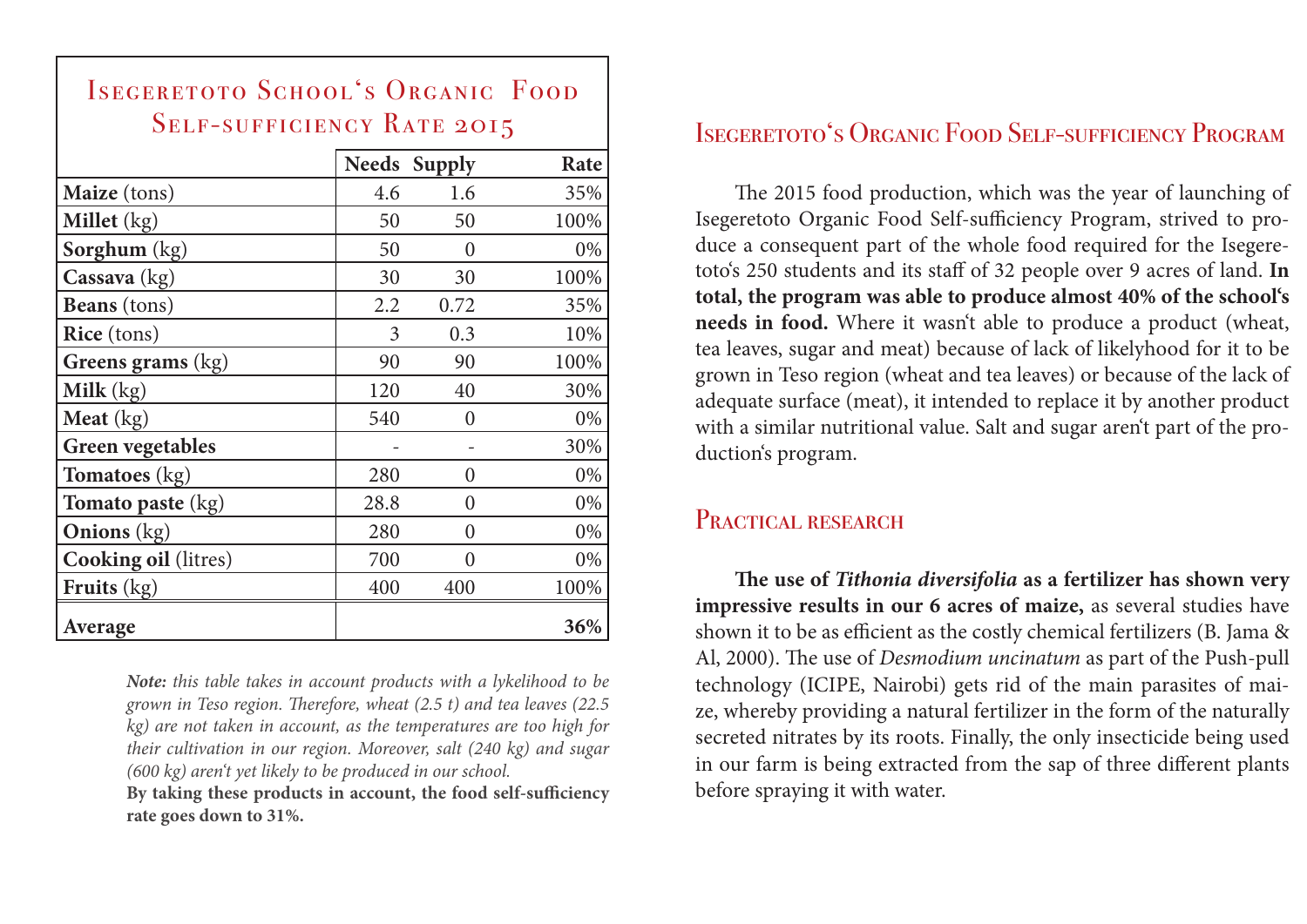

## Traditional Knowledge Surveying Work

*Traditional medicine* is one of the most essential remaining knowledge inherited from the Tesos' forefathers, although today's industrial medicine has come to the forefront. As a biggest part of Teso's population has a very tigh access to health care, EMAUA's *Traditional Knowledge Surveying Work* aims to accumulate relevant knowledge about traditional medicinal uses, as it has been done for decades by many centres of research, among which the *World Agroforestry Centre (ICRAF)* based in Nairobi.

## Indigenous Trees Reintroduction and Reforestation

The *Indigenous trees reintroduction program* aims to show their importance to people, thus highlighting their very many uses. First of all, it is being shown that their use within the cultivation fields in agroforestry systems improves soil fertility. Secondly, it increases the avaibility of firewood to families, which is an essential condition for their living. Trees also provide medicine, building material, fodder for livestock, etc. Finally, increasing the use of trees among the cultivation fields dramatically mitigates deforestation and soil erosion.

**On the left picture:** *Aserwa and Omuse, the coordinator,* **preparing and pouring our natural insecticide into the sprayer.** *After a visit to the World Agroforestry Centre of Nairobi, we discovered that plants containing insecticide substances are easy to be found in nature.*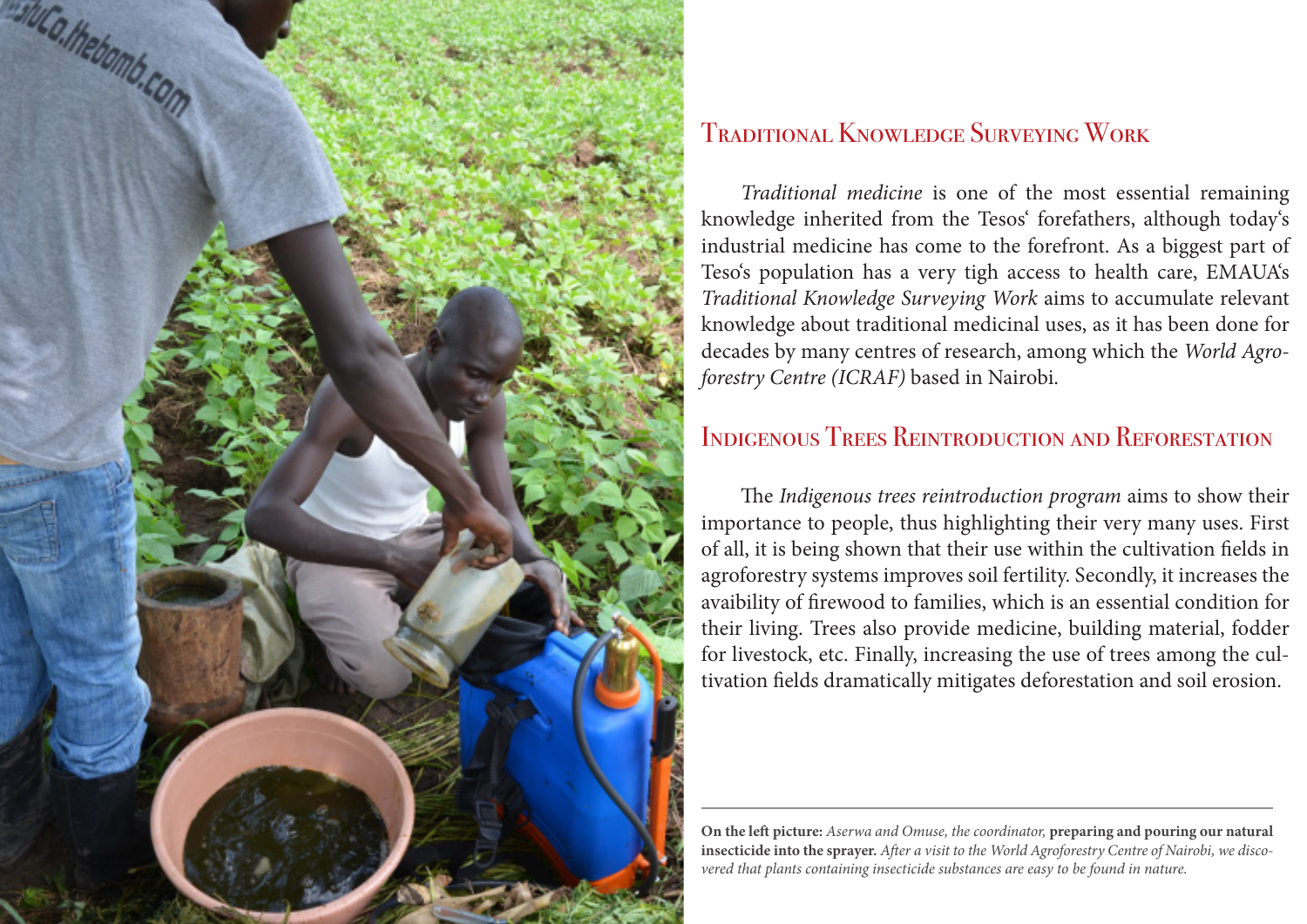# How is the money being USED?

#### **ADMINISTRATIVE COSTS CAPACITY BUILDING** KES 55'490 **KES 67'700**  $4\%$  $5\%$ PURCHASE OF FOOD FOR **WORKERS KES 83'518**  $6\%$ **SALARIES & ALLOWANCES KES 383'100 CSR**  $29%$ **KES 108'600**  $8\%$ **PURCHASE OF FARM INPUTS & IMPLEMENTS KES 169'415** 13% **WAGES KES 265'435** 20% PROGRAM **MISCELLANEOUS KES 193'966** 15% Total: 15'932 CHF

#### financial report 2015

In 2015, **the main activities** having been carried are the food production for Isegeretoto school, and the practical research having led among others to improve the use of *Tithonia diversifolia* as a fertilizer. It's only by the end of the year that we could create time to implement the teaching part of the program. **In 2015, EMAUA used a total of 15'932 CHF to run its activities, with 4% of administrative costs.** The association Isegeretoto in Switzerland practically did the fundraising to run EMAUA's activities.

Therefore, 29% of the funds went to the salaries of our **full-time workers**, whereby a new, unexperimented worker would receive monthly 62 CHF (minimum) and the coordinator, Omuse Okou 105 CHF (maximum). Julien Kauer, as Isegeretoto Association's president, didn't receive any salary. **Casual workers** (20%), who usually work half-a-day according to the local habits, receive 1.7 CHF a day as it is practiced in our region for farm workers. Because of the lack of resources, we weren't able to increase it to 2-2.50 CHF. However, we were providing them with a breakfast as it was for most of them the only way they could eat in the morning.

**Food for workers** (6%) is provided to workers (breakfast and lunch) as the price of food is extremely high compared to their purchasing power. If ever an employer doesn't provide food for workers, there's a high likelyhood for the worker not to eat any meal in the day.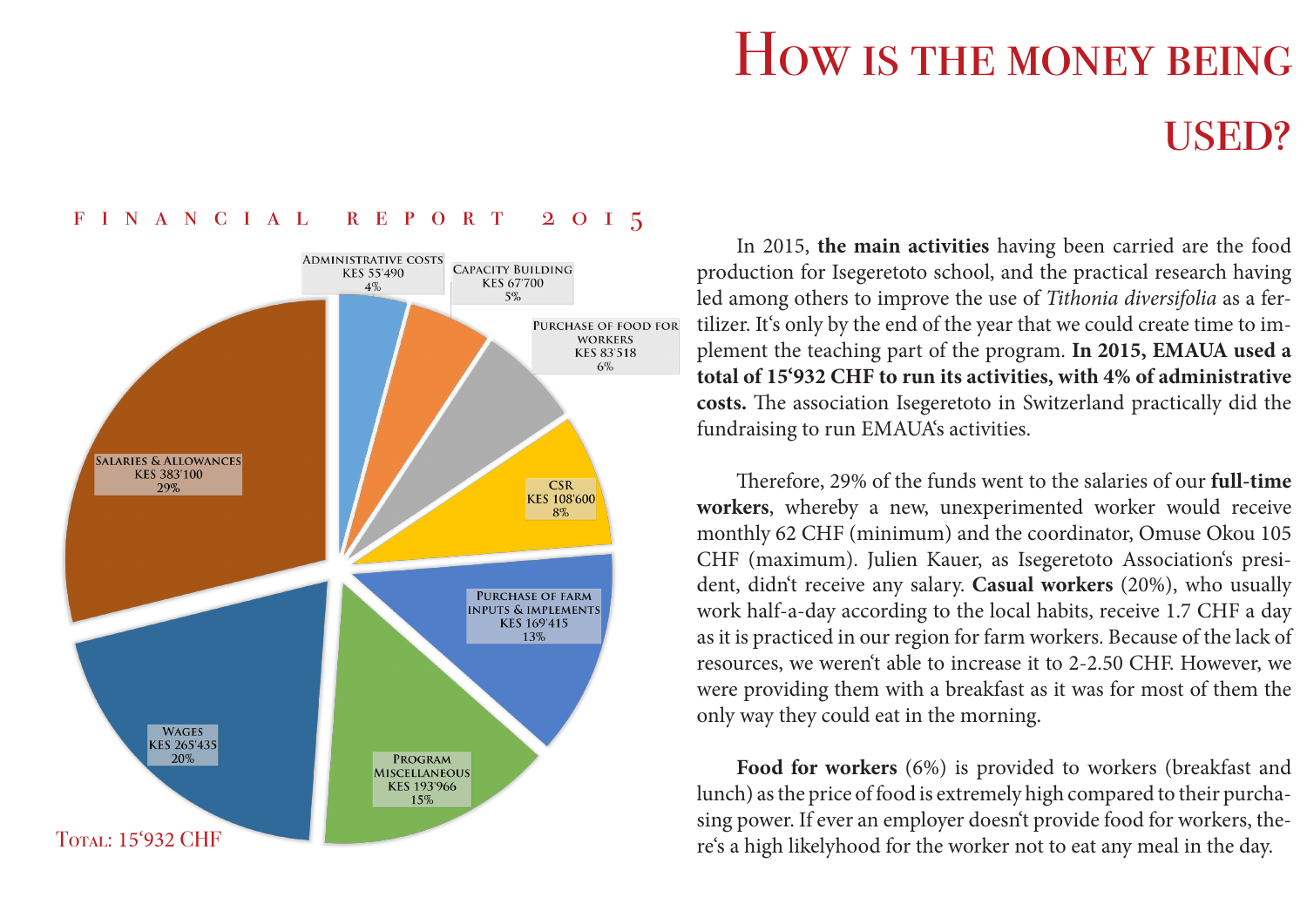

**Farm inputs and implements (13%)** include the farming implements (seeds, tree seedlings, farm tools, etc.), the hiring of 1.5 acres of land, the buying of bags of *Tithonia diversifolia* that casual workers packed for us from the surrounding area, etc. The other 8 acres of land that EMAUA cultivated were made available for free by Isegeretoto School.

**Staff capacity building** (5%) includes teachings provided to members of our team concerning: permaculture, natural soap production and the use of medicinal plants by teso traditional healers.

**Program Miscellaneous** (15%) include mainly : **community education** (4%) concerns our work of teaching communities countrywide in Kenya; **local travel within Kenya** (3%) mainly concerns our *traditional knowledge surveying work*. As we believe in the power of science to facilitate discoveries that can change poor people's lives, we also believe that these discoveries cannot be done without a deep synergy with traditionnal knowledge. Thus, our group did a persistent work of seeking for inheritors of this knowledge countrywide in Kenya.

**Administrative costs** (4%) include the registration fee as a C.B.O and the taxation of international money transfer from Switzerland to Kenya.

**On the left picture:** *Obwa, EMAUA's manager, with J. Kauer and B. Imwene, while* **teaching a group of 74 high-school's students** *about the interest of local available resources to produce food and medicine. As we mainly concentrated on the production for the school, the 2015 expenses on community education is much lower that expected for 2016.*